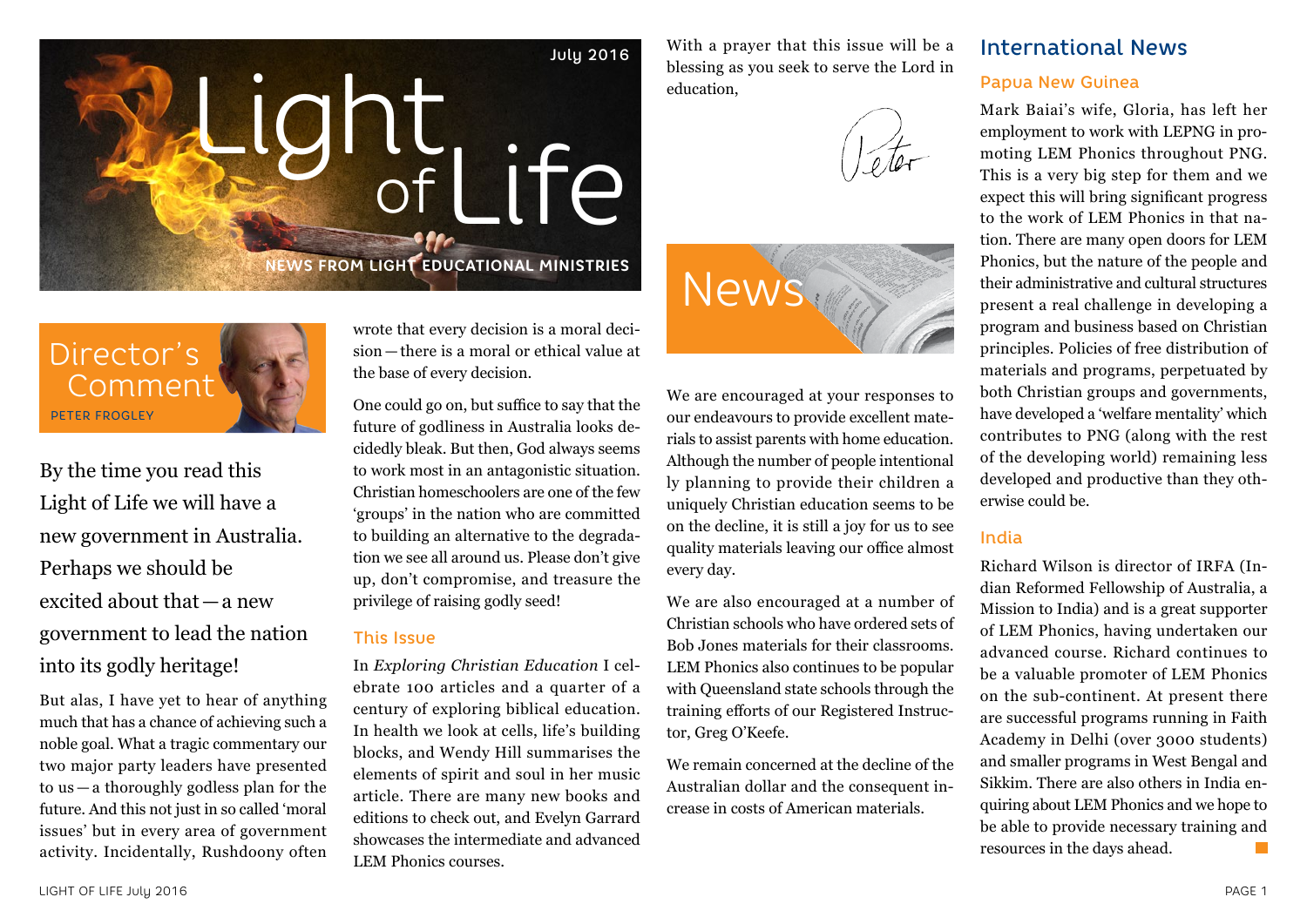

## No. 100: A quarter of a century

Twenty five years ago I wrote a feature article for *Light of Life*  under the heading 'Exploring Christian Education'.

We have maintained that heading ever since, as it indicates the main function of Light Educational Ministries.

This is the one hundredth article under that header. There have been a significant variety of articles, but most have had to do with the biblical Christian approach to education. That was the essence of the vision of Light Educational Ministries from the beginning in 1979 and continues to this day.

The Christian climate in our nation has changed dramatically over those twentyfive years so that today there is little interest in the biblical Christian education LEM was founded to promote. Sure, Christian education is there, but its character has changed. Perhaps the most significant factor in this decline has come through the Government funding of private school education. The established private schools

strongly pursued government funding during the 1980s, which resulted in dramatic increases in funding to the non-government sector. With the increase in funding came, predictably, government control of every aspect of school life. Today, private schools could not exist without government funding. The government is now able to apply pressure on schools to conform to their philosophy of education.

Nevertheless, I don't believe God has changed His mind on education. He still wants to see His name glorified in and through education.

Although the present state of Christian school education in Australia is a profound disappointment to me, I am thankful that there are still a number of godly men and women in Christian schools who have a strong desire to see Christ glorified through their teaching. These teachers, rather than seeing teaching as a job, have a sense of call to teaching as their ministry for the Lord. I meet them regularly and it is always a joy to hear them speak of their work. It is a lovely testimony to the grace of God expressed in their love for God, the children they teach and the work they do. These teachers seek to make Christ the centre of all they do in their schools.

Similarly, home education has also suffered through the increased governmental interference. Whilst some inspectors are helpful, the overall effect has been to make biblical Christian home education more difficult.

#### The Foundation

The foundational call for Christian educators is to establish a biblical world view, to enable them to reinterpret all their disciplines. By that I mean to place Christ, as the author, at the centre of each discipline of learning. Paul encapsulates this in Colossians when he makes the powerful statement:

…and of Christ, in whom are hidden all the treasures of wisdom and knowledge. *Colossians 2:2b-3*

Ponder those words. It is *in Christ*, that is, in the revelation of Him, we will find *all* the treasures of wisdom and knowledge. Understanding what that means will lead us to begin to reinterpret all disciplines. The problem is that most of us have been trained in ungodly institutions to think in terms of the humanist faith taught in virtually all our tertiary institutions. We thus conclude that language is the creation of man, that man created mathematical knowledge, that science just happened (an evolutionary hypothesis), and that history is pointless (because without God there is no point to anything).

## to place Christ, as the author, at the centre of each discipline of learning

When teaching from such a godless humanistic perspective, we invariably present children with hopelessness in this world, in which ultimately there is no goal to pursue and no purpose in living as we are but a small part of an elaborate accident. Is it any

wonder our governments propose spending millions of dollars in suicide prevention?

But, for the Christian, this is a world created and sustained by God for His glory. Christians believe we serve a God who gave language as a gift for our communication with Him and one another. Incidentally, that is also why He gave us ears, a tongue, a voice! He gave us maths as a language that describes the function of His creation, He created science for us to take dominion of His creation and to use it for His glory, and He gave history that we might learn of His great plan for man — and in the process have the opportunity to learn from the mistakes of the past. Developing those foundational biblical ideas would transform education and the students so powerfully that the whole process of education would glorify God. Contrast this to that which we see around us in state schools (and sadly in too many Christian schools) which gives glory to man.

We must understand that the state believes education has a single purpose — to train young people to be citizens of the state. The state is humanist and thus at odds with a Christian world view, which aims to train our young people to be effective subjects in the kingdom of God. It is thus concluded that Christian education is a threat to the unity of the nation and therefore should be inhibited, if not stopped altogether.

Paul earlier in Colossians 1 paints a beautiful picture of God's intentions in sending His Son to the world—that He might have the priority and the authority to bring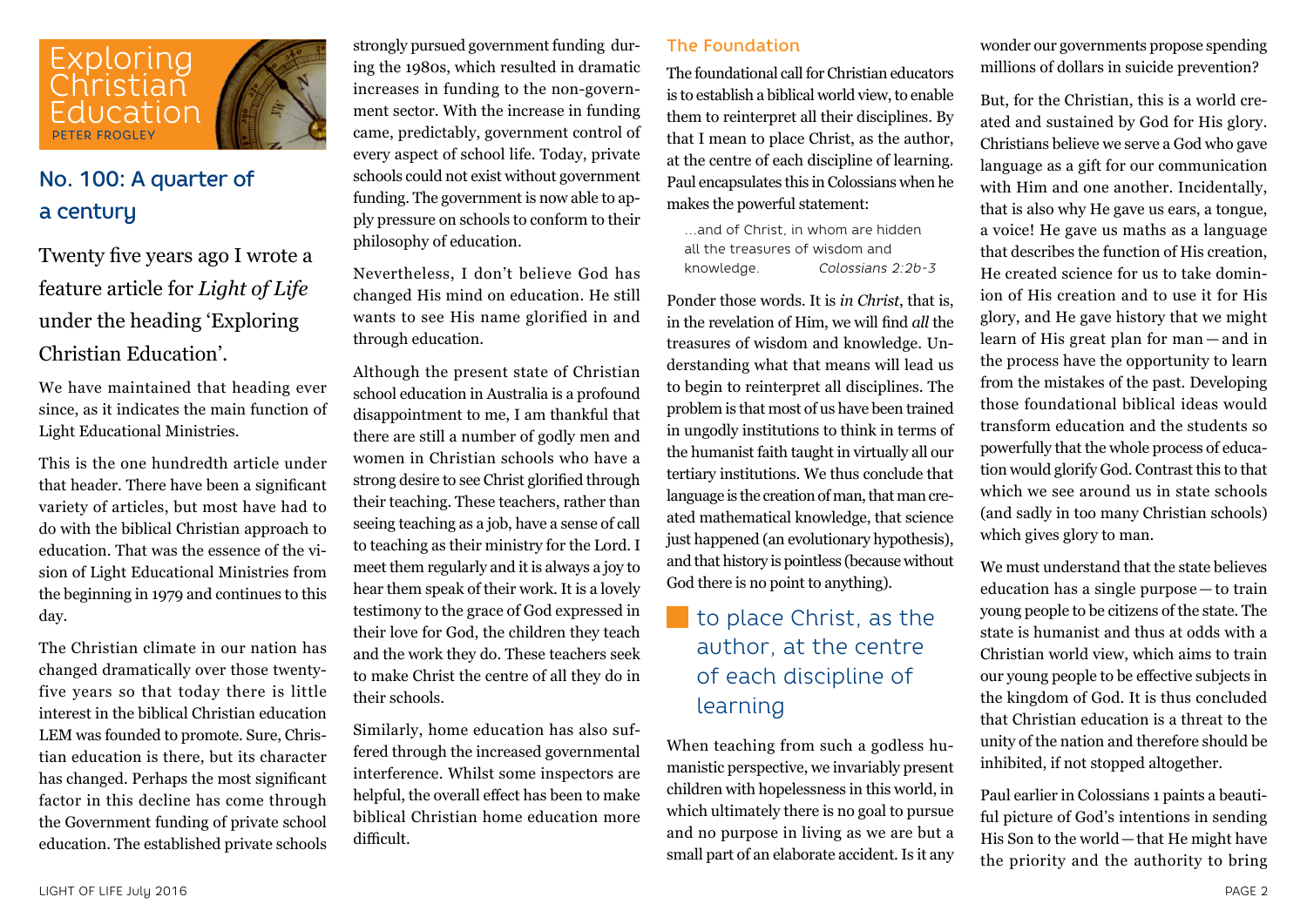transformation through overcoming sin. This victory presents Christians with the incredible opportunity to demonstrate His victory in establishing His kingdom here on earth as it is in heaven. Only a truly and specifically Christian education can begin to equip our children to fulfil God's plan for them and human society. The state equips children to be citizens of the state, but God intends children to be trained as subjects of the King, bringing the creation into subjection to the Almighty. I believe this is what Paul understood and what he was communicating to the Christians of Colosse so many years ago:

He is the image of the invisible God, the firstborn over all creation.

For by Him all things were created that are in heaven and that are on earth, visible and invisible, whether thrones or dominions or principalities or powers. All things were created through Him and for Him.

And He is before all things, and in Him all things consist.

*Colossians 1:15–17*

The challenge before us presents a stark challenge for Christians to be faithful to their God, as it puts us in opposition to almost everything that is happening in our world today. For some Christians this vision will be too hard to embrace, but God will put in the hearts of others a gift of faith that will propel them into acting on the Word, raising truly godly families that may well be the firstfruits of the next great Reformation.

# New Federal Education Initiative

We have become aware of a ministry producing resources to bring our Christian heritage to our rising generation. We encourage you to take advantage of these resources for your educational endeavours.

Former Federal Minister for Education, Mr Christopher Pyne, announced on 19 Sept 2015 in *The Australian*, 'our Christian Heritage will be taught in our schools.'

**A range of FREE resources explore our Christian heritage in areas designated by the revised Australian Curriculum. These resources are available from www.diduno.info.**

The curriculum reference for each module is on the website. Each module is based around a short text. Included with the many texts are PowerPoint presentations and activity sheets. Examples include Mother's Day, Father's Day, Rev John Flynn (\$20 note) and David Unaipon (\$50 note).

It is timely for us to offer these FREE resources to allow them to be included by the teachers in teaching/ learning programs. New releases can be received each month by signing up on the website.

Graham McDonald, Executive Officer The DIDUNO Network graham@diduno.info



## Spirit and soul

Spirit and soul, like the body, are not commonly regarded as elements of music. But without them, we cannot create or express music.

The previously discussed eleven music elements—rhythm/beat, melody, dynamics, harmony, tempo, tonality, form, soundwaves, timbre, touch and body—would be meaningless without a soul and spirit to initiate musical creativity and expression.

### **Definitions**

Firstly we need to understand more about what soul and spirit are so we can see how they directly affect music. Definitions are difficult to formulate. Some say soul and spirit are the same thing, others contend they are different. In the Bible they are sometimes used interchangeably (Mat 22:37, Ps 49:15, Ps 108:1) and other times they are separated (Heb 4:12; 1 Th 5:23). The Bible talks of the 'Holy Spirit' but not the 'Holy Soul'. However, ultimately they are mixed like the ingredients of a loaf of bread. When individual ingredients are combined and cooked, you cannot say,

'Here is the flour, there is the water, there are the yeast and salt'. All combine to form bread. Likewise, all three parts of our design — body, soul and spirit — combine to form a living human being.

When I'm explaining to children the importance of soul and spirit in music-making, I show we are two parts and three parts. We have two parts, one is visible (body) and the other is invisible. The invisible part divides into the conscious and the subconscious (spirit and soul), thus making three parts. I use two definitions which work well and children understand.

The soul is the invisible, conscious part of man. We have a will, a mind, a memory and emotions.

It is the unseen part of us which we are aware of. Students know when they make decisions and say they will do something, e.g. practice their instrument well and follow instructions. Composers are aware of their mind functioning as they think, analyse and reflect upon the music they are creating. They are conscious of memory as they recall how to play, sing and notate their music ideas. Performers are conscious of the wide range of emotions expressed as they perform and listeners are aware of their feelings as they allow music to affect them. All of these conscious processes are vital in listening, singing, playing or composing. Music would not be possible without all of this conscious brain activity.

In contrast, I describe the spirit as being in the subconscious part of our makeup.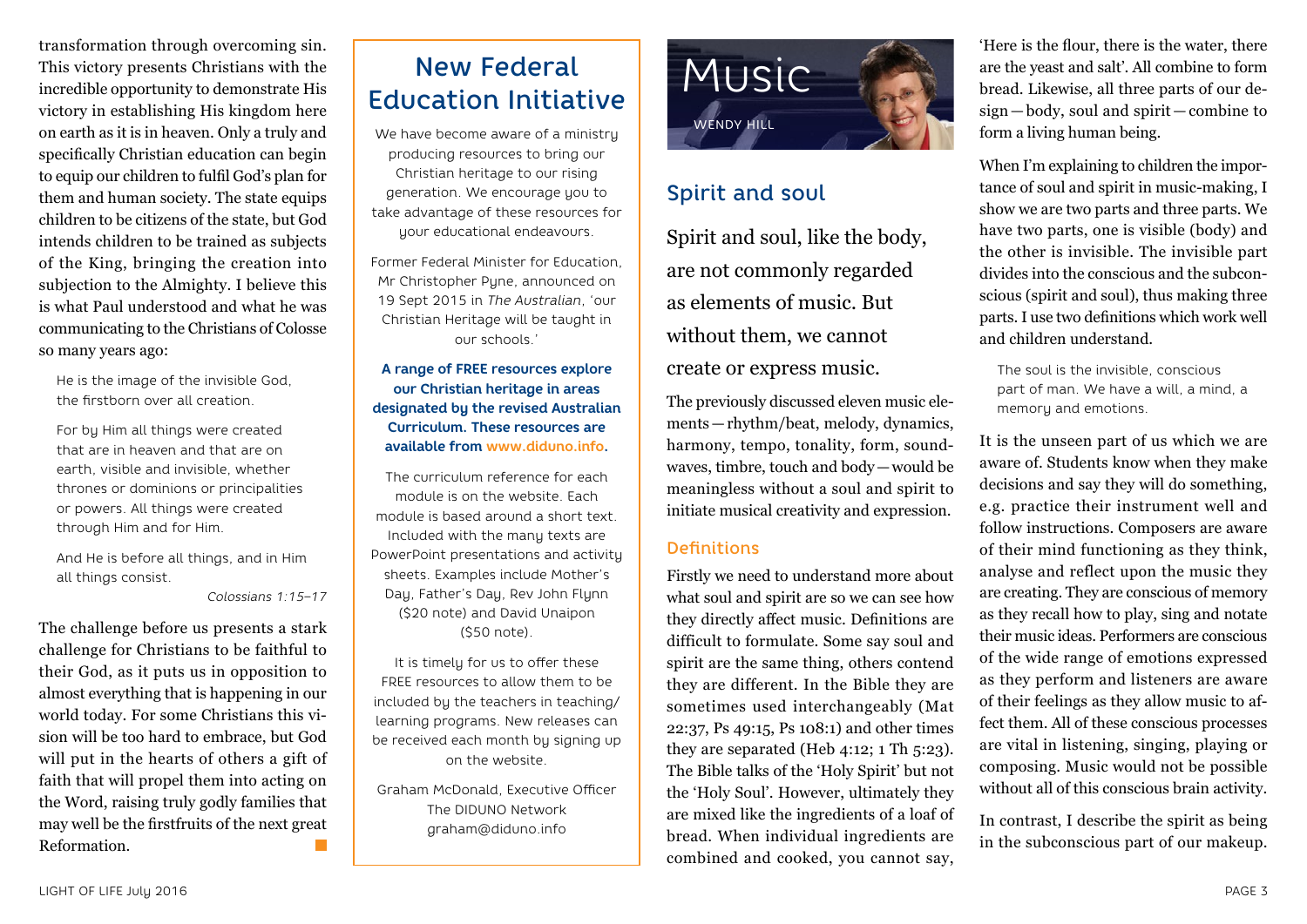Both soul and spirit are invisible, but one is conscious and the other subconscious.

The spirit is man's invisible creative, subconscious part that's made in God's image and is the breath of life in our heart.

Ideas just happen spontaneously. Many years ago my pre-schooler son said, 'Ideas just pop out of my brain'. Mozart described his musical ideas as coming out of the middle of his forehead. This is the frontal lobe, the seat of spiritual discernment and creativity. The Bible also uses the words 'heart' and 'spirit' interchangeably.

### God-message

Soul and spirit teach us many important things about God, all of which are directly connected with music.

- 1. God created man with both visible and invisible parts. He designed man in His image with body, soul and spirit. All three are essential in the creative art of music-making.
- 2. God designed man in His own image (Gen 1:26-27). We are a reflection of the Godhead which also has three parts—Father, Son and Holy Spirit. 2000 years ago the Son came to earth in human form with a visible, tangible body made of earthly atoms with a brain, bones, muscles and nerves and many internal organs (as defined in our earlier definition of the body). The other two parts of the Godhead are invisible to us. All three parts—body, soul and spirit—are crucial in making music.
- 3. God designed man differently to plants, animals and rocks. Animals have instincts to enable them to survive and exist, to rest, sleep and reproduce. Their sounds are for communication rather than artistic purposes. By contrast, man's spirit enables him to worship, have much deeper knowledge, gain wisdom, feel appreciation, show creativity, realise an eternal purpose and experience abundant life to the full. Animals cannot appreciate beauty as art, or create a musical composition, or paint a picture. Unlike animals, man forms cultures with art forms like painting, sculpture, architecture, dancing, and, of course, music.
- 4. God gave man a spirit which can be joined to His Holy Spirit. He gives life through His Spirit to man's spirit. The Greek word for 'soul' is *psuche*, defined in Strong's concordance as *'*breath and life'. The Hebrew word for spirit is *rûah*  meaning 'to blow, breathe, smell, perceive and understand'. These similar definitions allow the words 'spirit' and 'soul' to be used interchangeably in many situations. We were created to be connected and have a relationship with God, to love, worship and praise Him, to learn wisdom and have faith, belief and trust in Him. Herein lies the greatest source of musical creativity.

### Breathing

We learned in earlier articles that rhythm and beat represent the body because of the direct physical effects and the fleshy, carnal nature of man. We also learned how

harmony represents the soul because of the direct effects on the emotions. In the article on melody we discovered how melody represents the spirit because of the direct link with language and communication. When words, especially God's Word, are put to melody, they become a very powerful form of expression and communication.

We cannot speak or sing without breathing. Therefore the physical aspects of breathing in spoken and sung language are all directly linked with the life-giving spiritual basics of communicating and being linked with our Creator. All parts of soul and spirit—the will, mind, memory, emotions, creativity, breathing, air and life—combine like ingredients in a loaf of bread to form a miraculous musical work. This amazing design of man is evidence of a Creator God. Man-made robots and artificial intelligence will never replicate such a creation as man so perfectly.

#### The SSBM pattern

A process of four stages occurs which I call the SSBM pattern:

The **Spirit** affects the **Soul** which affects the **Body** which affects the **Music**.

It is simple cause and effect. The fourth stage, music styles, is determined by a combination of the previous stages. For example, the music we hear, sing, play or compose is determined by the body's actions — which CD our hands put into the CD player, which instrument our fingers play, which words and melodies our voice

## the music elements combine in a huge aural tapestry

boxes sing, or which style of music we want to compose. These physical actions are determined by the second stage—what our Soul decides we will hear, sing or play; what we want our mind to focus on; what we want to repeat and remember and which emotions we choose to arouse. This is determined by the first stage—the state of our spirit or heart and what our source of creativity is. The Bible tells how David was very creative, and how in his spirit David believed and trusted God. God put new songs into his heart. In his soul he decided to compose music for God's glory. David's body actions in the music he sang and played reveal this. Music from a believer in the one true God will be different to that of a non-believer.

Space does not permit me to go into details of examples in this article. However we have seen in the previous eleven articles many huge differences between music that worships, praises and brings glory to God and music for man's self-centred pleasures, money-making, mind-manipulation and glorification. We saw how music is an extremely powerful medium, affecting all parts of our being and our health for better or for worse.

### Music for life, or death?

All the music elements we have discovered combine in a huge aural tapestry.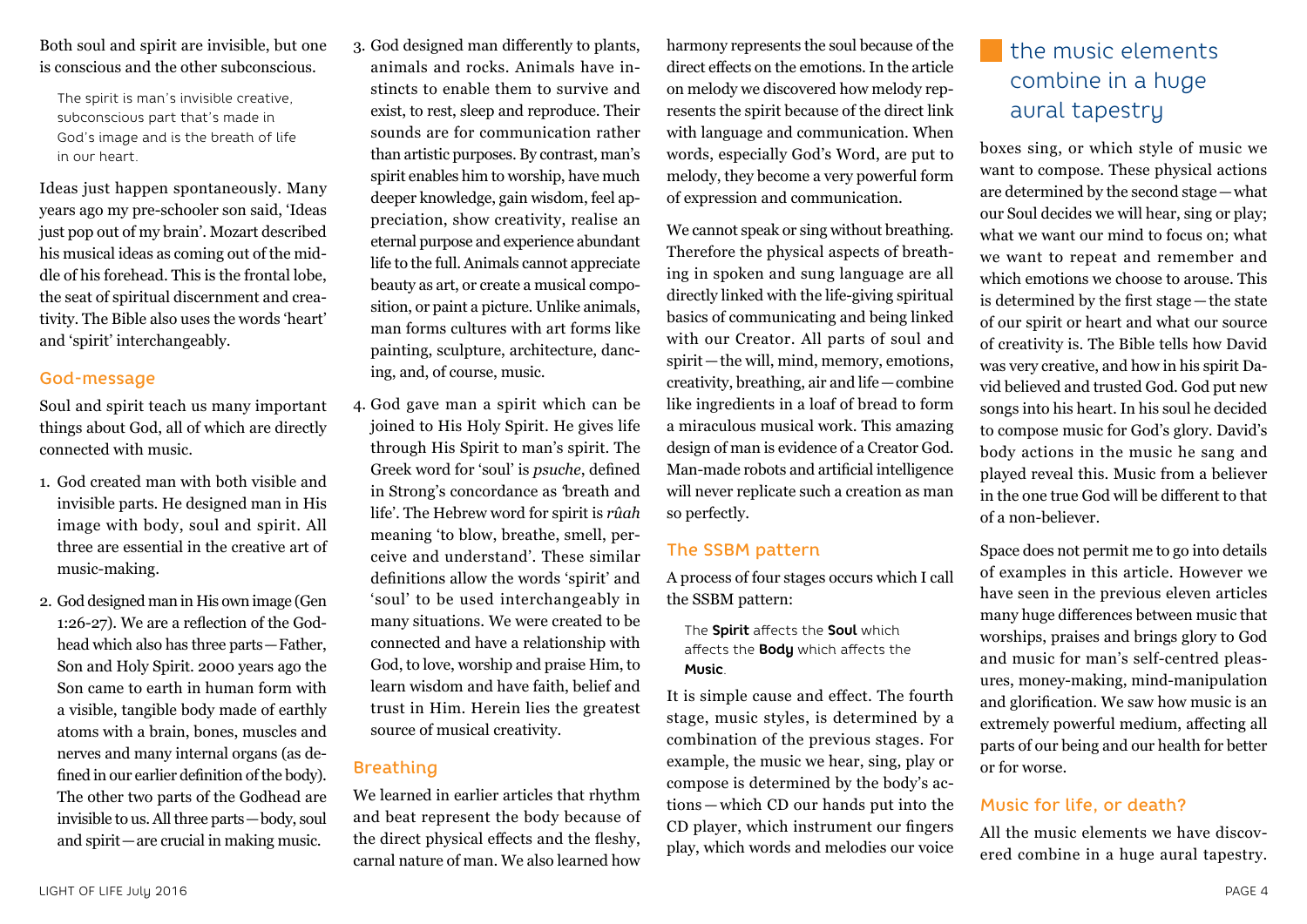Depending on the state of our spirit/heart, the resulting musical pictures can be a beautiful uplifting work of art founded on love, an ugly destructive one founded on hate, or a confusing mixture of both. Music can promote life or ultimately lead to death. These are extreme harsh words but are true.

Of course, this topic of music, spirit and soul is massive and I am just skimming the surface. There is so much more to say. I can only conclude with some powerful words and quotations which will hopefully touch the soul and spirit to help discern what we should be listening to, singing, playing and composing.

It is the spirit that quickeneth (gives life); the flesh profiteth nothing; the words I have spoken unto you, they are spirit and they are life. *John 6:63*

…the love of God is shed abroad in our hearts by the Holy Spirit which is given unto us. *Romans 5:5*

… out of the abundance of the heart, the mouth speaketh. *Matthew 12:34*

The God Jehovah is my strength and my song; He has become my salvation. *Isaiah 12:2*

He will joy over thee with singing.  *Zephaniah 3:17*

Previous articles can be found on my website (click below). Feedback on any of the articles is greatly appreciated.  $\mathcal{L}_{\mathcal{A}}$ 

Click here for more information and music articles by Wendy Hill



## Cells: The building blocks of life

The human body contains millions of cells that rely on healthy nutrition like proteins, vitamins and minerals.

While the body can create some of these nutrients, it also requires essential vitamins and minerals from food sources.

Every living organism depends on its cells to function normally. Often referred to as 'the building blocks of life', cells are the biological, structural and functional units that carry out tasks in an organism. A collection of cells working together is called a *tissue*, while a series of tissues performing organised functions are called *organs*.

The human body contains trillions of cells, all with varying tasks that help support bodily organs. These include skin cells, nerve cells, blood cells, barrier function cells (supporting the lungs and gut) and more. Cells rely on good nutrition for energy production and to prevent oxidative damage.

### The anatomy of a cell

Cells in the human body are so tiny that

they are invisible to the naked eye — cells range in size from 1 to 100 micrometres. Even the largest type, the fertilized egg, requires the use of a microscope to see. They also have differing lifespans, depending on their type and function. Some digestion-related cells live for a few days, while pancreatic cells can live up to a year.

The human body's cells are made up of the same basic structural parts, even though they may carry out different functions all over the body. Here are the main parts of a cell:

- **Cell membrane:** The semipermeable membrane surrounding the cytoplasm of a cell. Contains receptors that identify the cell to other cells and allow some substances through while keeping others out.
- **Nucleus:** The central part of the cell that contains genetic material (DNA) and is enclosed in a membrane. Controls cell division and reproduction.
- **Cytoplasm:** The thick substances between the cell membrane and the nucleus, containing the cytosol, organelles, cytoskeleton and various particles, that consume and transform energy and perform the cell's functions.
- **Mitochondria:** Tiny structures inside every cell that provide the cell with energy.

### Healthy vs. unhealthy cells

If you were to look at two cells–one healthy and one unhealthy—under a microscope, you might notice that the healthy cell has

## an unhealthy cell cannot cleanse itself of toxins

an intact, sharp outline of the cell membrane and its inner parts (the nucleus and cytoplasm) are clearly defined. An unhealthy cell, on the other hand, would look swollen, have a blurry outline of the cell membrane and its insides would be misshapen. A healthy cell is able to carry out its normal function by producing clean energy and efficiently ridding itself of waste, while an unhealthy cell cannot produce clean energy or cleanse itself of toxins.

Healthy cells become damaged when there is an imbalance of free radicals and antioxidants in the body. This imbalance is called *oxidative stress*. Toxins enter the body from varying factors, causing free radicals to penetrate into the cell and cause damage to all its components, including proteins, fats and DNA. The damaged cells are associated with signs of aging, affecting the brain, skin and other organs in the body.

Some factors that could contribute to oxidative stress include:

- stress (including physical, mental or emotional)
- poor diet (including processed, high fat, high glycemic foods)
- inadequate exercise
- smoking
- environmental contaminants (air and water pollutants, soil contaminants).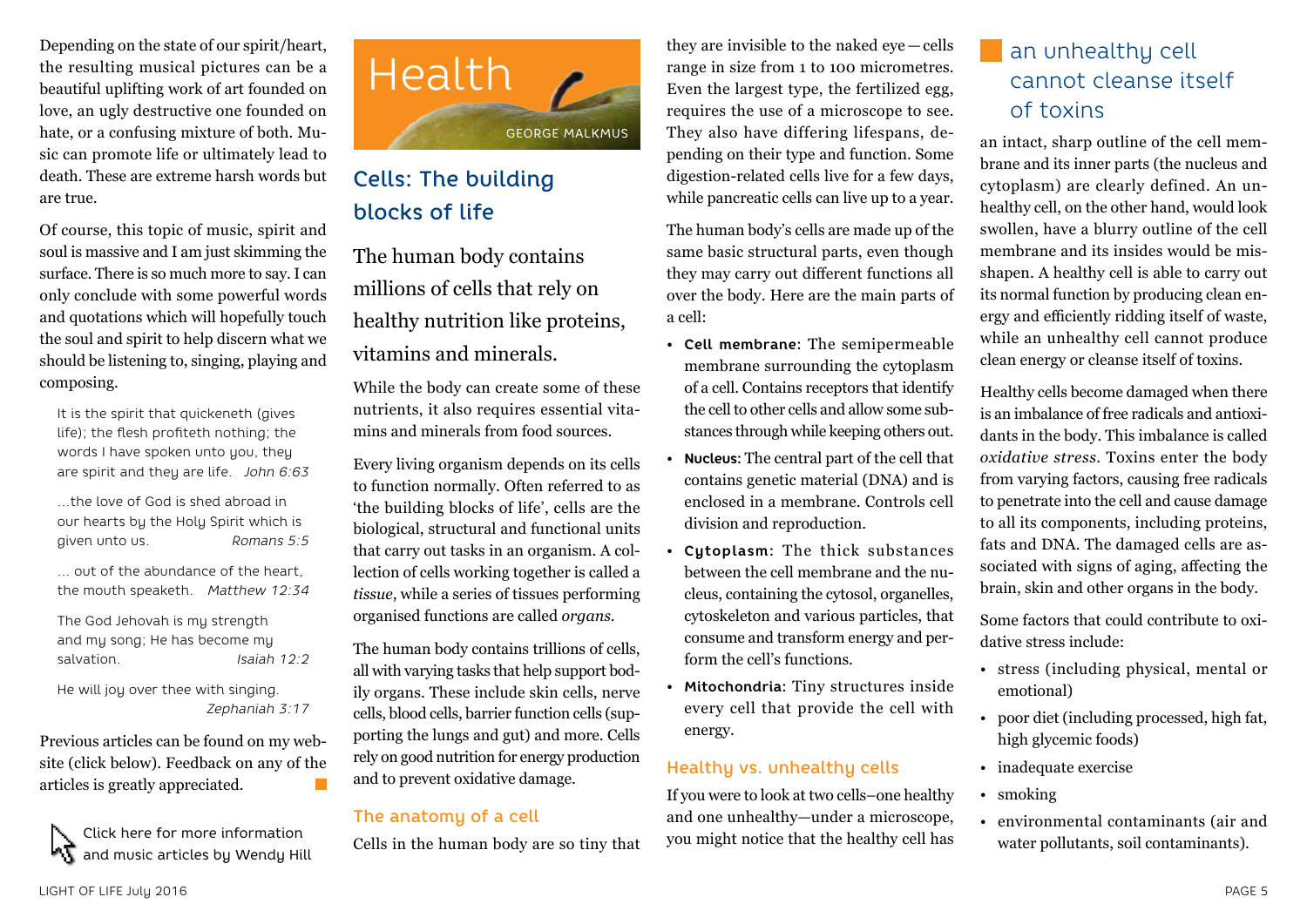Cells actually have a self-destruct mechanism within a process called *apoptosis*. But when apoptosis isn't working properly, cells can become cancerous and spread to other parts of the body. Studies show that an imbalanced metabolism is a precursor for neurodegenerative diseases such as Alzheimer's and Parkinson's as well as many other neural conditions.

### The best nutrients for your cells

In order to produce energy to carry out their tasks and also protect your DNA from free radical damage, your cells need important nutrients. Let's take a look at a few nutrients and how they specifically help your cells.

#### PROTEINS

Proteins are macronutrients found around the cell, inside the cell and on the cell membrane. Outside of the cell, proteins are part of your bones and soft tissue and help maintain their structures. Inside the cell, proteins act as enzymes responsible for energy production, helping to protect the cell from DNA damage caused by oxidative stress. With fats, they constitute the structural support of the cell membrane.

Proteins that support the cell membrane are vital for the normal functioning of the whole body, helping communicate messages between cells and providing attachment sites where cells can connect with surrounding structures. For example, bone cells attach to the bone matrix via proteins on the cell membrane.

Good food sources of proteins are green peas, quinoa, pumpkin seeds, almonds, legumes and whole grains.

#### B VITAMINS

B vitamins are water-soluble nutrients that support the energy production of cells. Research shows that B vitamins (such as B1, B2, B3, B5 and B6) have specific roles in the mitochondria to support energy metabolism, that is, how your cells break down nutrients into energy your cells can use throughout the body.

Good food sources of B vitamins are whole grains, beans, potatoes and bananas.

#### OMEGA-3 FATS

Omega-3 fats build and support the cell membrane and affect the function of cell receptors, which help create hormones that help with blood clotting, contracting and relaxing of artery walls and inflammation. These fats also bind to receptors in cells that help to regulate genetic function, which may be why those with diets high in omega-3s are linked to a lower risk of heart disease and stroke, as well as increased protection against some forms of cancer.

Good food sources of omega-3s are flax seeds, walnuts, chia seeds and fish oil.

#### VITAMIN E

Vitamin E is a powerful antioxidant that protects the fat and protein components in the cell membranes from oxidative damage. Because of its ability to combat free radicals, vitamin E may help protect against heart disease, cancer and eye disorders. Studies also show the importance of vitamin E in brain function: a healthy intake of the nutrient can prevent or slow the rate of cognitive decline as the brain ages.

Good food sources of vitamin E are sunflower seeds, almonds, spinach, avocado and extra virgin olive oil.

#### VITAMIN C

Vitamin C plays an important role in keeping the cell membrane and mitochondria healthy by recycling vitamin E back to an active form. As mentioned above, vitamin E is an extremely vital source of antioxidants that help keep cells healthy. Vitamin C is also vital to your immune system. Your white blood cells contain high levels of vitamin C to kill bacteria and disable viruses by literally eating them up (phagocytosis).

Good food sources of vitamin C are citrus fruits, pineapple, bell peppers, berries, Brussels sprouts, broccoli, kale and other leafy greens.

Food is energy, literally. Healthy nutrition goes straight to the cells of your body to help maintain normal function and protect your body from toxins. The Hallelujah Diet is a plant-based diet that helps ensure you get the nutrients your body needs to promote overall health by accessing your own body's healing abilities. Nutrients like protein, healthy fats and antioxidants can rejuvenate your cells and give you the energy your body needs.



## A Beka Book

### Grade 1 Spelling and Poetry Fifth Edition

This write-in book provides weekly spelling lists arranged

phonetically, with games and activities plus selected poetry for memorization. The revised fifth edition has new illustrations and a refreshed layout.

| Student Text    | \$21.00 |
|-----------------|---------|
| Teacher Edition | \$31.50 |

### Grade 1 Health, Safety & Manners Third Edition

The updated revision of this course covers nutrition, the body and exercise, proper rest, safety,



 $\mathbf{p}$ elli $\mathbf{p}$ **Poetry** 

good posture, and good manners at home, church and school. Activities and checklists help students apply the principles of health.

| Student Text    | \$24.75 |
|-----------------|---------|
| Teacher Edition | \$37.10 |

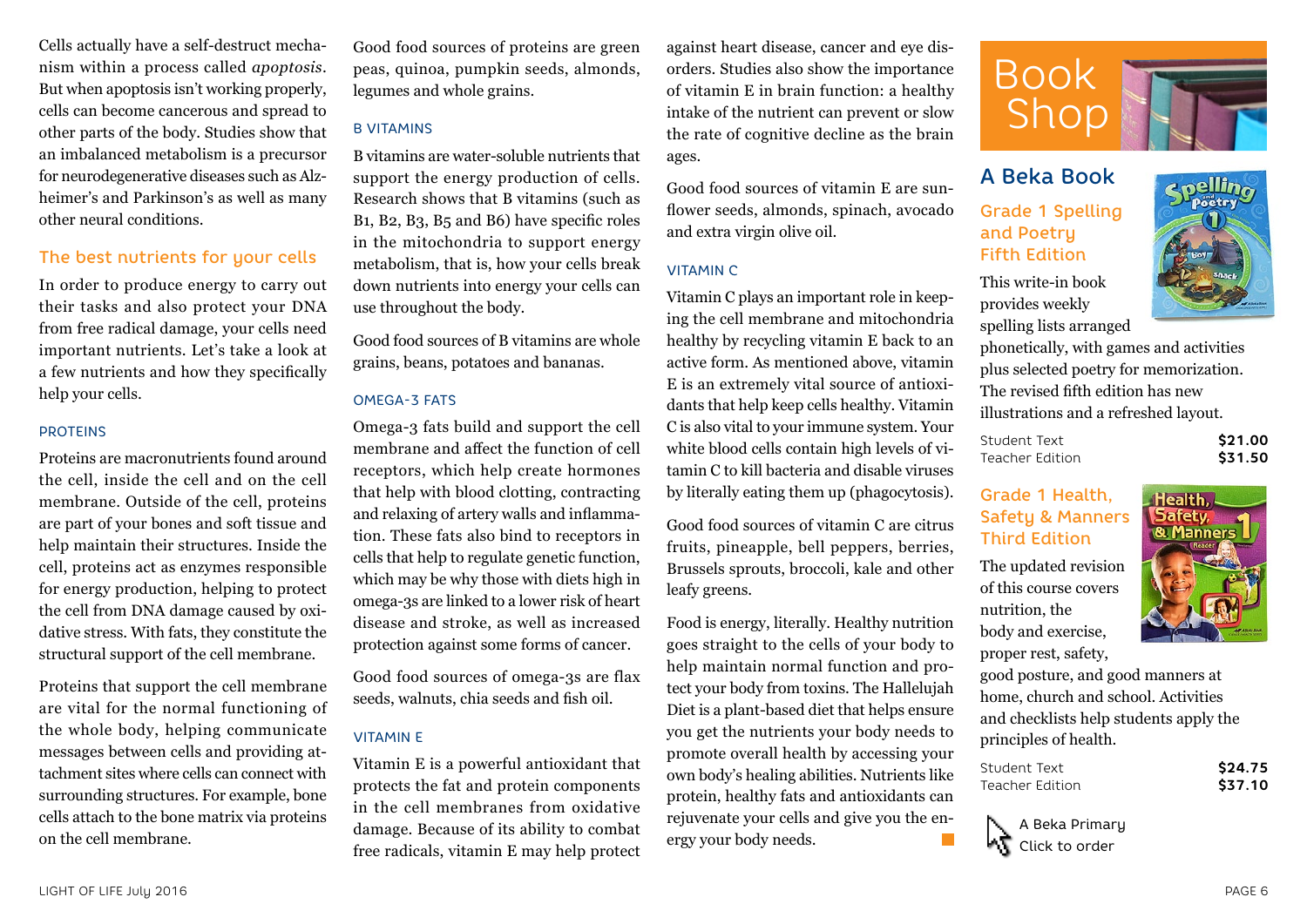### Grade 9 Algebra 1 — 2015 Edition

The revised and expanded edition of this practical algebra text covers real numbers, linear equations in one and two variables, linear inequalities, systems of equations, polynomials, radicals, quadratic equations, statistics, rational expressions, and functions.

| \$57.60 |
|---------|
| \$86.35 |
| \$80.65 |
| \$21.15 |
| \$26.75 |
|         |

## Grade 10 Biology Fourth Edition

A new revised edition of this biology text written from the perspective of God's creation. This beautifully produced book contains sections on botany, human anatomy and physiology, life sciences, zoology and cellular and molecular biology.

| Student Text              |
|---------------------------|
| <b>Teacher Edition</b>    |
| Answer Key to Text        |
| Student Test Book         |
| Teacher Key to Test Book  |
| Student Quiz Book         |
| Teacher Key to Quiz Book  |
| Field/Laboratory Manual   |
| Teacher Key to Lab Manual |
|                           |







## Grade 8 Geography Studies and Projects of Western Hemisphere Third Edition

\$81.25 \$117.35 Answer Key to Text **\$36.60** \$15.55 Teacher Key to Test Book **\$23.00** \$12.70 Teacher Key to Quiz Book **\$23.00** Field/Laboratory Manual **\$34.60** \$51.90

A well-presented tear-out book with many full-colour maps, covering the north, south and central regions of the Americas.

Student Text **\$17.30** Teacher Edition **\$24.25** 



## Bob Jones University Press

## Grade 2 Reading Third Edition

As a set these readers provide interesting, developmentally appropriate selections from a variety of genres, such as realistic and historical fiction, fables, folktales, Bible accounts, biography, and drama as well as poetry. Instruction is provided in phonics, oral reading, literary techniques, and comprehension.

Reading 2A: All God's Creatures **\$30.10** Reading 2B: Hearts and Hands **\$30.10** Reading 2C: Memories to Keep **\$30.10** Reading 2D: Precious Treasures **\$30.10** Reading 2 Teacher Edition **\$128.95** Reading 2 Student Worktext **\$52.10** Reading 2 Teacher Worktext **\$52.10** 

## Olivia's Teenage Challenge

#### BY GEOFFREY HORNE

Local Australian author Geoff Horne's delightful book about becoming a teenager, and the way that life, love and religion play a role in day to day life. Soft cover, 117 pages. **\$13.50**

## **Trailblazers**

Aimed at 9-14 year olds, this series retells the stories of well-known Christians past and present. Each book contains 'thinking further' sections. Five new titles include Mary of Orange, Michael Faraday, Paul Brand, Richard Wurmbrand and William Wilberforce. Small format paperbacks of approx. 150 pages each. **\$10.95 each**

**Trailblazers** Click to order



Bob Jones Reading Click to order



Olivia's Challenge Click to order

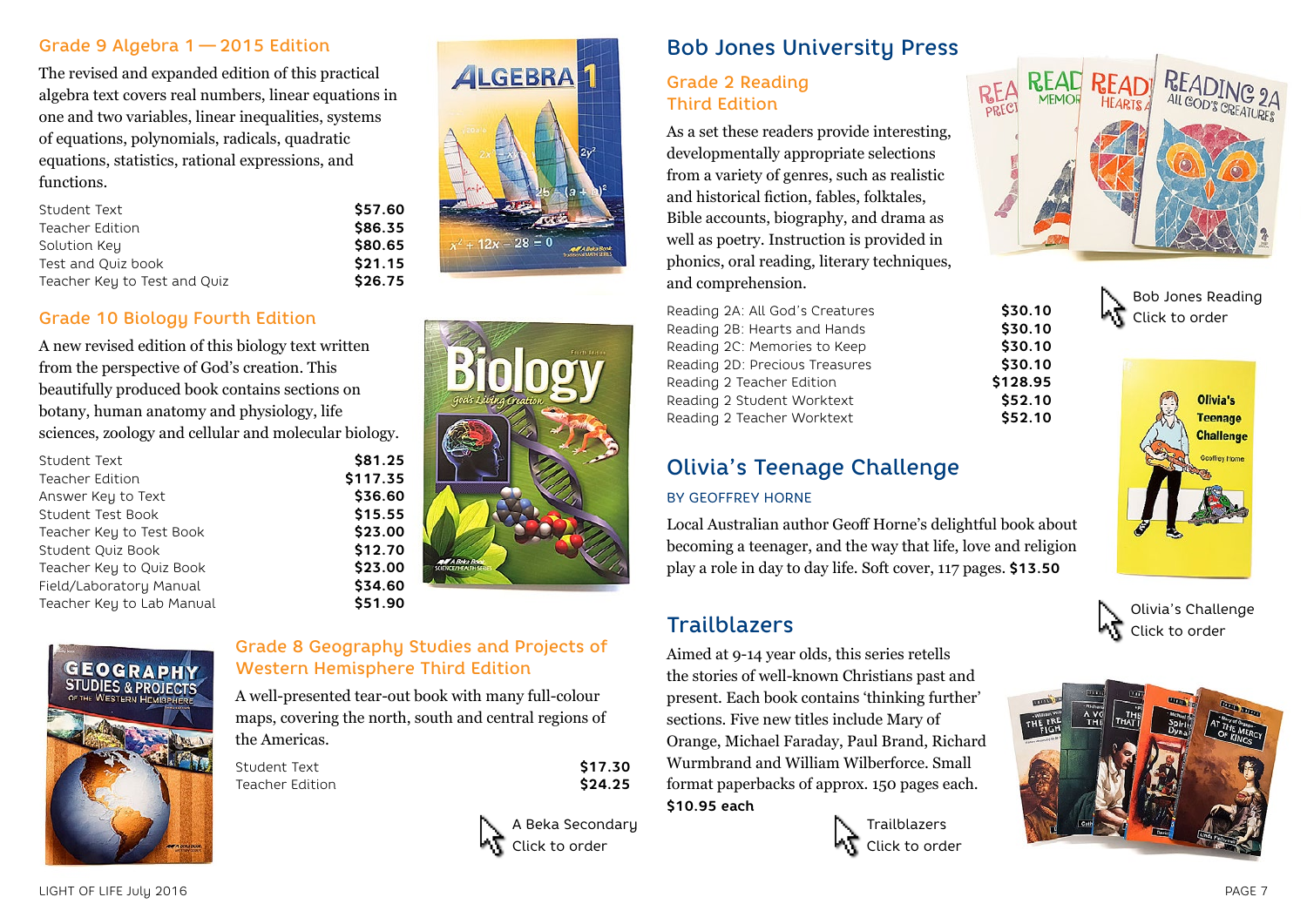## Bitesize Biographies



## YWAM Publishing



### Heroes for Young Readers

We have six new titles in this popular series for Lower Primary age including Brother Andrew, C S Lewis, Daniel Boone, George Washington, George Washington Carver, and Meriwether Lewis. Slim hard covers with colour illustrations. **\$14.50 each**

Five new titles in this excellent set of biographies. Small format paperbacks of 150–200 pages each.

> George Whitefield—the great eighteenth century evangelist **\$14.95** Girolamo Savonarola—the Italian Renaissance evangelist who reputably

ministered to Michelangelo **\$14.95**

Samuel Rutherford—the seventeenth century Scottish pastor and theologian who authored *Lex Rex* **\$14.95**

William Farel—a contemporary of John Calvin in Geneva **\$14.95**

William Gadsby—the eighteenth century Strict Baptist minister and hymn writer



## Heroes of History series

Upper primary/lower secondary readers will enjoy six more new titles in this series of biographies of historical and recent heroes. Titles include Ben Carson, Benjamin Franklin, Billy Graham, Elizabeth Fry, Meriwether Lewis, William Wilberforce. Soft covers, approx 190 pages each. **\$16.10 each**

#### International Adventures

Five new titles are now available in this series of modern missionary biographies, suitable for secondary readers. Soft covers, 150–300 pages. **\$24.20 each** Bring your Eyes and See—Steve and Marie Goode Cell 58—Dan Baumann Living on the Devil's Doostep—Floyd McClung

Totally Surrounded—Christina Davis Walking Miracle—Art Sanborn



**\$19.95**







With a recent influx of new edition curriculum, we currently have shelves FULL of old edition stock that we are clearing at drastically reduced prices.

Visit the clearance specials section of our website and grab a bargain on these books and more!

- A Beka Phonics, Maths and Science
- Bob Jones Bible, Literature, Maths, Science and History/ Geography
- Rod and Staff
- Christian Liberty Press